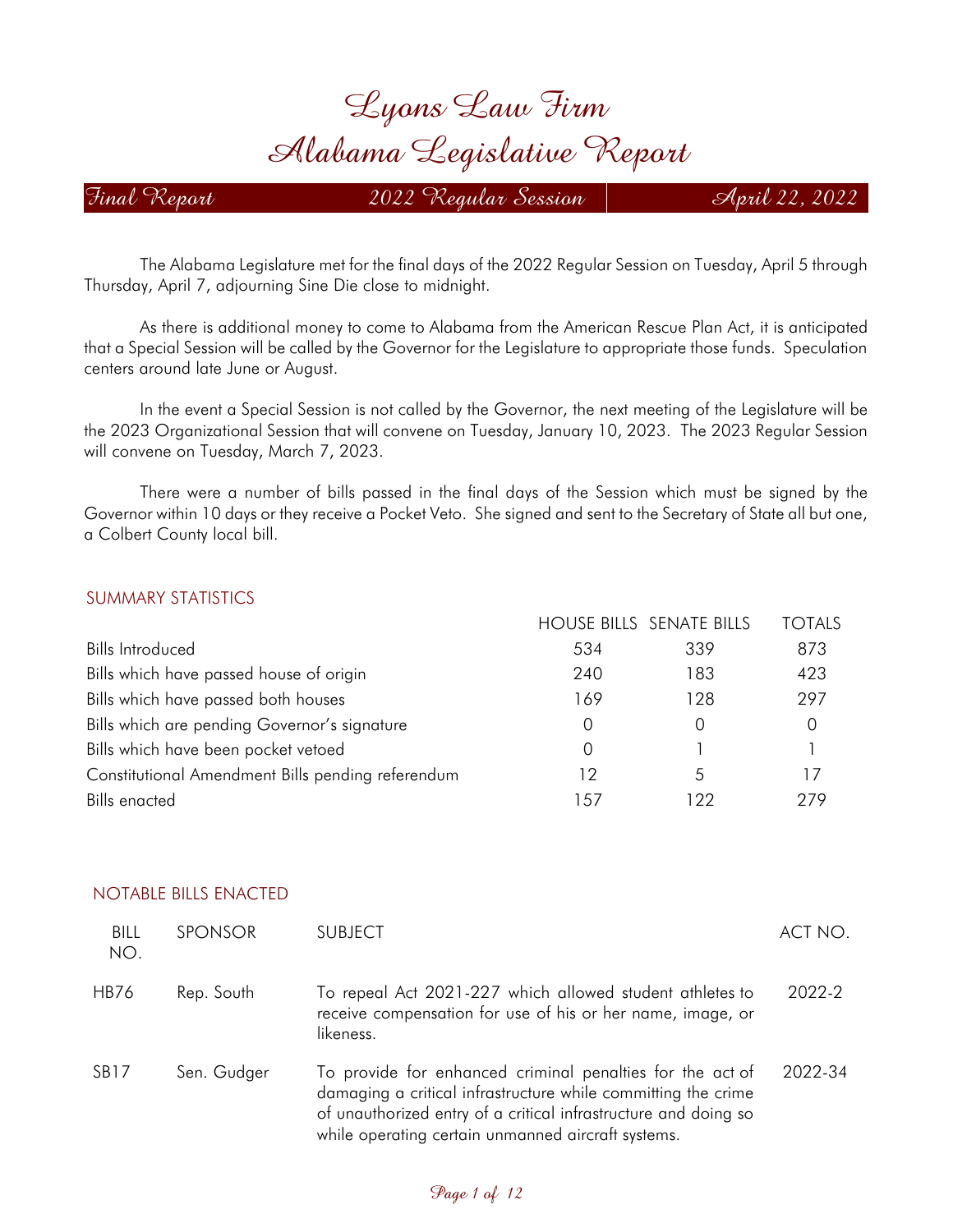| <b>BILL</b><br>NO. | SPONSOR        | <b>SUBJECT</b>                                                                                                                                                                                                                                                                                                                                                                                                                                       | ACT NO. |
|--------------------|----------------|------------------------------------------------------------------------------------------------------------------------------------------------------------------------------------------------------------------------------------------------------------------------------------------------------------------------------------------------------------------------------------------------------------------------------------------------------|---------|
| HB231              | Rep. Carns     | To provide that the reduction in the individual federal income<br>tax deduction associated with the federal child tax credits<br>would be calculated as if the individual paid the federal<br>income tax that would otherwise have been paid.                                                                                                                                                                                                        | 2022-37 |
| <b>SB22</b>        | Sen. Price     | To provide that a retail table wine licensee may dispense wine<br>for off-premises consumption in containers approved by the<br>Alcoholic Beverage Control Board.                                                                                                                                                                                                                                                                                    | 2022-39 |
| SB36               | Sen. Albritton | To further define gas to include certain additional gases for the<br>purpose of regulation of underground storage facilities.                                                                                                                                                                                                                                                                                                                        | 2022-40 |
| SB64               | Sen. Chambliss | To authorize the establishment of entertainment districts within<br>certain community development districts.                                                                                                                                                                                                                                                                                                                                         | 2022-50 |
| <b>HB82</b>        | Rep. Garrett   | Small Business Relief and Revitalization Act of 2022,<br>cancellation of indebtedness income exempt from income tax,<br>financial institution excise tax and corporate income tax due<br>date extension, certain business tangible personal property ad<br>valorem tax exemption, deposit of certified funds with Revenue<br>in lieu of one-time surety bond for licensure, average monthly<br>sales tax liability for estimated payments increased. | 2022-53 |
| SB152              | Sen. Roberts   | To provide that the reduction in the individual federal income<br>tax deduction associated with the federal child tax credits<br>would be calculated as if the individual paid the federal<br>income tax that would otherwise have been paid.                                                                                                                                                                                                        | 2022-75 |
| <b>SB28</b>        | Sen. Whatley   | To provide for the inclusion of the Space National Guard<br>within the Alabama National Guard if the federal government<br>creates the Space National Guard in the National Defense<br>Authorization Act by fiscal year 2025.                                                                                                                                                                                                                        | 2022-88 |
| SB116              | Sen. Whatley   | To establish a program for advance school enrollment of<br>children of military families.                                                                                                                                                                                                                                                                                                                                                            | 2022-90 |
| SB119              | Sen. Barfoot   | To provide that scholarship benefits acquired through the<br>Alabama G.I. and Dependents' Educational Benefit Act may be<br>used for instruction at any public or private institution of higher<br>education located in the state that receives state funds.                                                                                                                                                                                         | 2022-91 |
| SB141              | Sen. Butler    | To extend the timeframe for which a temporary occupational<br>permit is effective for a military spouse.                                                                                                                                                                                                                                                                                                                                             | 2022-92 |
| HB213              | Rep. Drummond  | To abolish the Office of the Mobile County Treasurer upon the<br>expiration of the current term of office.                                                                                                                                                                                                                                                                                                                                           | 2022-95 |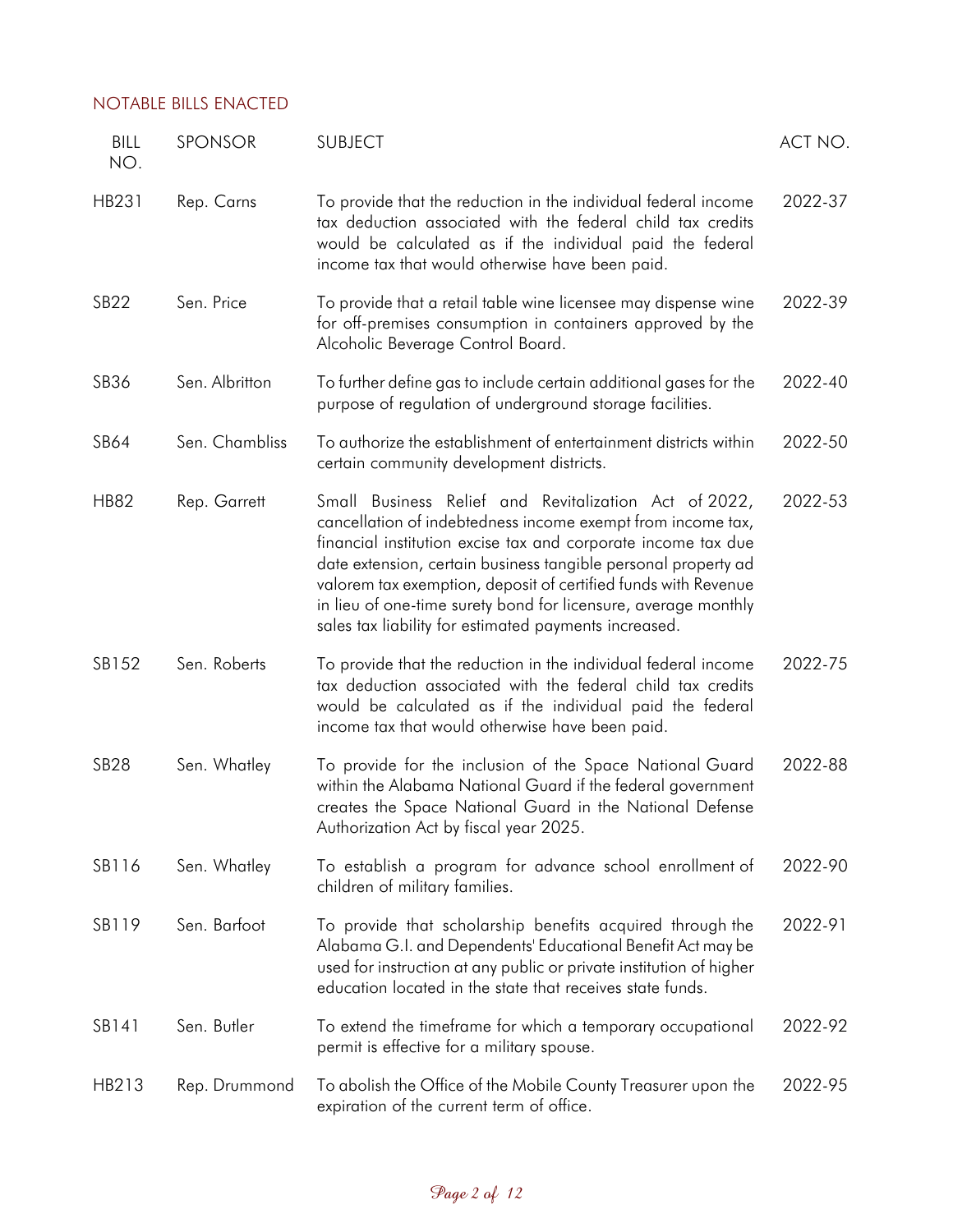| BILL<br>NO.      | SPONSOR       | <b>SUBJECT</b>                                                                                                                                                                                                                                                                                                                                                                                                                                    | ACT NO.  |
|------------------|---------------|---------------------------------------------------------------------------------------------------------------------------------------------------------------------------------------------------------------------------------------------------------------------------------------------------------------------------------------------------------------------------------------------------------------------------------------------------|----------|
| SB <sub>9</sub>  | Sen. Elliott  | To provide for the expenditure of funds received by the<br>Alabama Department of Conservation and Natural Resources<br>for coastal conservation, restoration and protections pursuant<br>to the "Gulf of Mexico Energy Security Act of 2006<br>(GOMESA)."                                                                                                                                                                                         | 2022-103 |
| SB <sub>52</sub> | Sen. Chesteen | To provide for the determination of reasonable compensation<br>by motor vehicle manufacturers or similar entities for<br>pre-delivery and warranty service by motor vehicle dealers.                                                                                                                                                                                                                                                              | 2022-104 |
| <b>HJR88</b>     | Rep. Coleman  | To provide for the ratification of the Constitution of Alabama<br>of 2022, as proposed by the Director of the Legislative Services<br>Agency with advise and recommendations from the Joint<br>Interim Legislative Committee, removing all racist language,<br>deleting duplicative and repealed provisions, consolidating<br>provision regarding economic development, arranging all local<br>amendments by county, and making no other changes. | 2022-111 |
| SB77             | Sen. Givhan   | To prohibit any state agency or institution from purchasing a U.<br>S. Flag or Alabama flag that was not manufactured in the U.S.                                                                                                                                                                                                                                                                                                                 | 2022-113 |
| SB134            | Sen. Chesteen | To provide certain requirements for the purchase, possession,<br>and sale of certain used, detached catalytic converters, and<br>provide criminal penalties for a violation.                                                                                                                                                                                                                                                                      | 2022-114 |
| <b>HB255</b>     | Rep. Shedd    | A proposed Constitutional Amendment to authorize the state,<br>a county, or a municipality to grant certain monies to public or<br>private entities for broadband infrastructure.                                                                                                                                                                                                                                                                 | 2022-117 |
| SB227            | Sen. Figures  | A proposed Mobile County Constitutional Amendment to<br>provide for a judicial nominating commission in Mobile<br>County, and to provide for the composition, duties and powers<br>of the commission.                                                                                                                                                                                                                                             | 2022-118 |
| SJR57            | Sen. Figures  | To honor the late Senator Michael A. Figures by naming the<br>portion of the Interstate 165 corridor connecting Interstate 10<br>to Interstate 65 in Mobile County the "Michael A. Figures<br>Freeway."                                                                                                                                                                                                                                           | 2022-119 |
| SB104            | Sen. Givhan   | To prohibit a corporation from issuing scrip in bearer form,<br>thereby requiring a corporation to register all issued scrip of<br>fractional stock.                                                                                                                                                                                                                                                                                              | 2022-124 |
| SB123            | Sen. Scofield | To increase the minimum service threshold for Internet under<br>the Connect Alabama Act of 2021 to at least 100 megabits<br>per second downstream and 20 megabits per second<br>upstream.                                                                                                                                                                                                                                                         | 2022-125 |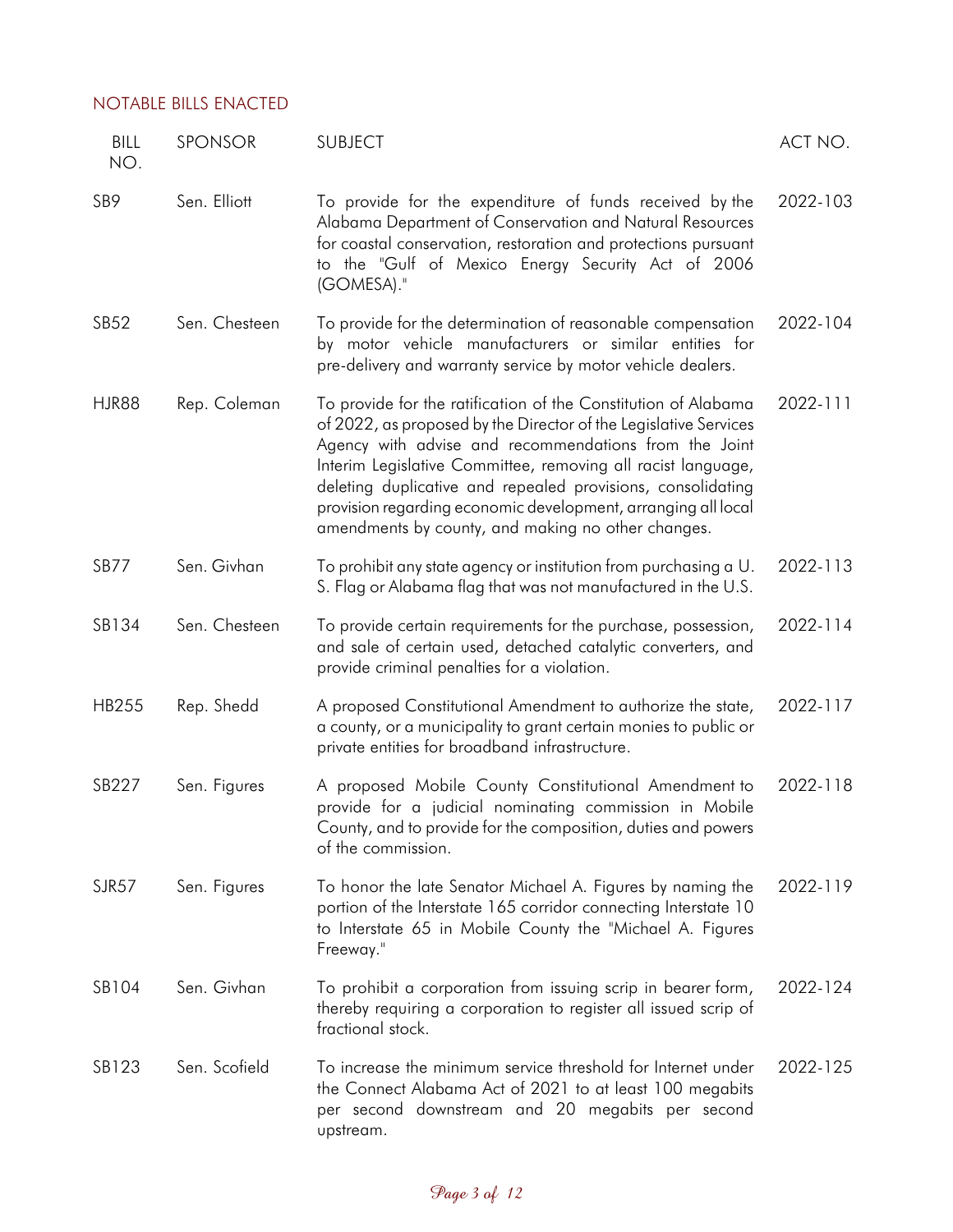| BILL<br>NO.  | SPONSOR        | <b>SUBJECT</b>                                                                                                                                                                                                                                                                                                                | ACT NO.  |
|--------------|----------------|-------------------------------------------------------------------------------------------------------------------------------------------------------------------------------------------------------------------------------------------------------------------------------------------------------------------------------|----------|
| <b>HB285</b> | Rep. Clouse    | To extend the privilege assessment and surcharge currently<br>imposed on each bed in a nursing facility until August 31,<br>2025.                                                                                                                                                                                             | 2022-126 |
| <b>HB286</b> | Rep. Clouse    | To extend the Hospital Provider Privilege Tax which provides<br>funding for the Alabama Medicaid Agency until fiscal year<br>2025.                                                                                                                                                                                            | 2022-127 |
| HB287        | Rep. Clouse    | To impose an assessment on emergency medical transport<br>providers to provide additional Medicaid enhancement<br>payments for the maintenance and expansion of emergency<br>medical transport services.                                                                                                                      | 2022-128 |
| HB272        | Rep. Stringer  | To authorize individuals to carry a firearm concealed at certain<br>locations or in a vehicle without a permit.                                                                                                                                                                                                               | 2022-133 |
| SB124        | Sen. Scofield  | To increase the minimum service threshold for high-speed<br>broadband services at or above 100 megabits per second of<br>download speed and 100 megabits per second of upload<br>speed for the broadband accessibility grant program.                                                                                         | 2022-138 |
| SB175        | Sen. Orr       | To amend the Education Trust Fund Rolling Reserve Act to<br>allow funds in the Education Trust Fund Advancement and<br>Technology Fund to be used for capital outlay expenses.                                                                                                                                                | 2022-139 |
| SB211        | Sen. Elliott   | To provide for the issuance by the Alabama Law Enforcement<br>Agency (ALEA) of certificates of title on vessels and to require<br>owners of vessels to obtain a certificate of title.                                                                                                                                         | 2022-144 |
| SB178        | Sen. Givhan    | To authorize the investment of municipal funds and county<br>funds into commercial paper with the highest credit rating at<br>the time of purchase, or banker's acceptance, and would<br>prohibit the investment of those funds into closed-end<br>management type investment companies.                                      | 2022-146 |
| <b>HB39</b>  | Rep. C. Brown  | To authorize the transfer from the Insurance Department Fund<br>to the Strengthen Alabama Homes Fund any amount<br>remaining in the Insurance Department Fund on September<br>30, 2022, which exceeded 25% of the amount appropriated<br>for the Insurance Department Fund, for the fiscal year ending<br>September 30, 2022. | 2022-147 |
| HB250        | Rep. Hassell   | To authorize the Alabama Port Authority to build intermodal<br>and multi-modal transfer facilities.                                                                                                                                                                                                                           | 2022-149 |
| SB110        | Sen. Albritton | To provide a 4% cost-of-living increase for state employees for<br>the fiscal year beginning October 1, 2022.                                                                                                                                                                                                                 | 2022-160 |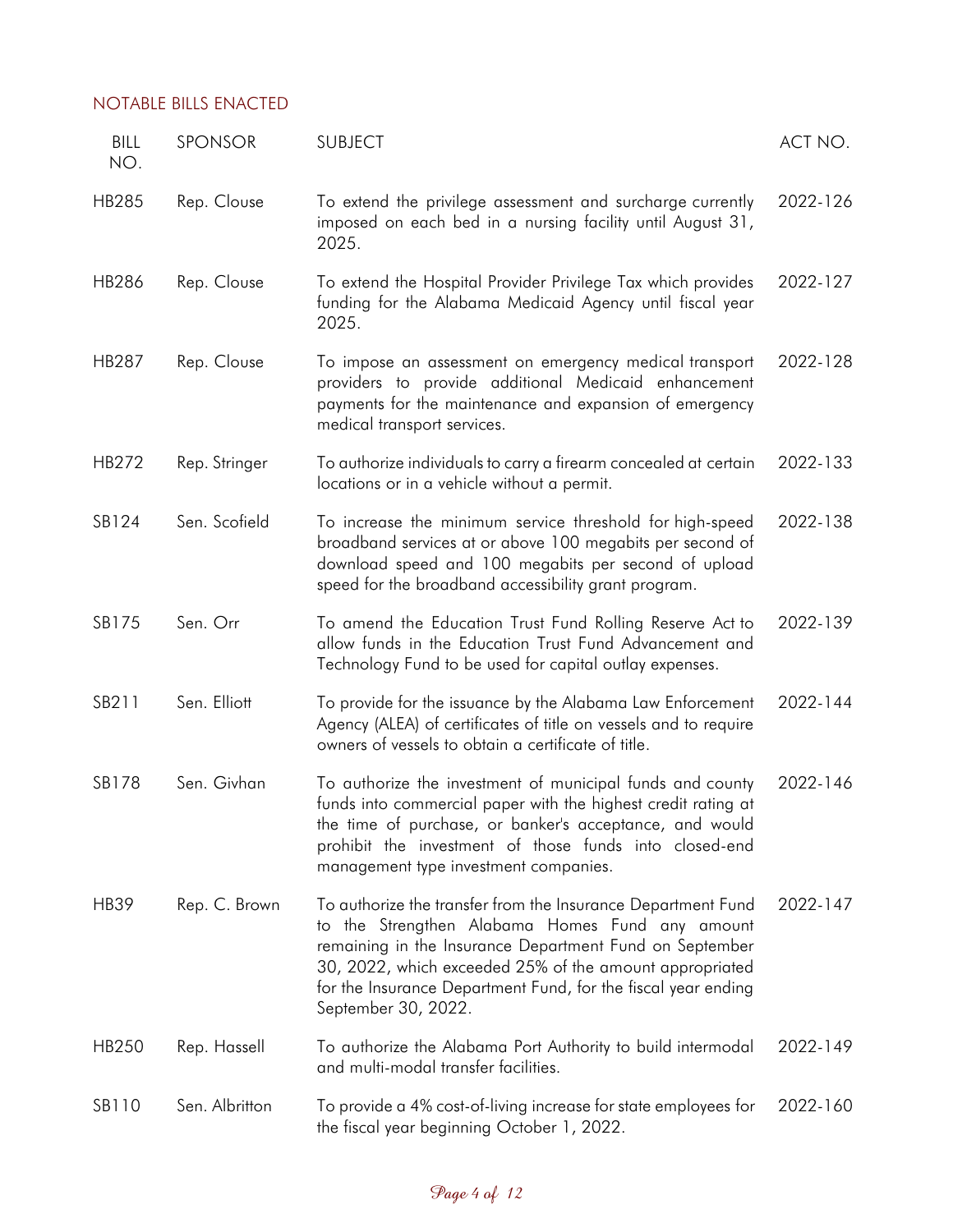| BILL<br>NO.      | <b>SPONSOR</b> | <b>SUBJECT</b>                                                                                                                                                                                                                                                                                                                                                                                                                                                                                                             | ACT NO.  |
|------------------|----------------|----------------------------------------------------------------------------------------------------------------------------------------------------------------------------------------------------------------------------------------------------------------------------------------------------------------------------------------------------------------------------------------------------------------------------------------------------------------------------------------------------------------------------|----------|
| <b>HB105</b>     | Rep. Gaston    | To establish a registry for individuals who have been convicted<br>of certain crimes against elders or who are found by the<br>Department of Human Resources to have committed various<br>forms of elder abuse or abuse against adults in need of<br>protective services.                                                                                                                                                                                                                                                  | 2022-161 |
| HB319            | Rep. Coleman   | A proposed Constitutional Amendment to authorize the Code<br>Commissioner, contingent upon the ratification of the<br>Constitution of Alabama of 2022, to renumber and place<br>ratified Constitutional Amendments, based on a logical<br>sequence and the particular subject or topic of the<br>amendment, and to provide for the transfer of existing<br>annotations to any section of the Constitution of Alabama of<br>1901, to the section as it is numbered or renumbered in the<br>Constitution of Alabama of 2022. | 2022-177 |
| <b>SB30</b>      | Sen. Singleton | To provide for a funded one-time longevity bonus payment in<br>addition to the retirement benefits of certain retirees and<br>beneficiaries of the Teachers' Retirement System.                                                                                                                                                                                                                                                                                                                                            | 2022-178 |
| <b>SB83</b>      | Sen. Melson    | To create the Alabama Airport Economic and Infrastructure<br>Program, to fund and pay debt for improvements to general<br>aviation airports, commercial service airports, and expand<br>commercial air service in Alabama.                                                                                                                                                                                                                                                                                                 | 2022-180 |
| <b>HB77</b>      | Rep. Rich      | To authorize the county tax assessing official to appear and<br>defend the state in appeals when the taxable value of property<br>is at issue and would provide that the action is considered an<br>appearance of the state unless the Department of Revenue<br>intervenes.                                                                                                                                                                                                                                                | 2022-183 |
| <b>HB40</b>      | Rep. C. Brown  | To exempt from the crime of possession of a gambling device,<br>limited<br>certain<br>slot<br>machines<br>under<br>circumstances,<br>manufactured before 1960.                                                                                                                                                                                                                                                                                                                                                             | 2022-189 |
| HB <sub>10</sub> | Rep. C. Brown  | To exempt all vessels and equipment used in commercial<br>fishing from ad valorem tax, create a sales and use tax<br>differential of one and one-half percent for the purchase and<br>storage of all vessels and machinery used in the process of<br>commercial fishing, and exempt bait and all materials and<br>equipment used in the process of commercial fishing from<br>sales and use tax.                                                                                                                           | 2022-199 |
| <b>HB46</b>      | Rep. Collins   | To establish the State Seal of Biliteracy program to recognize<br>graduates who have attained a high level of proficiency in<br>speaking, reading, and writing in one or more languages in<br>addition to English.                                                                                                                                                                                                                                                                                                         | 2022-200 |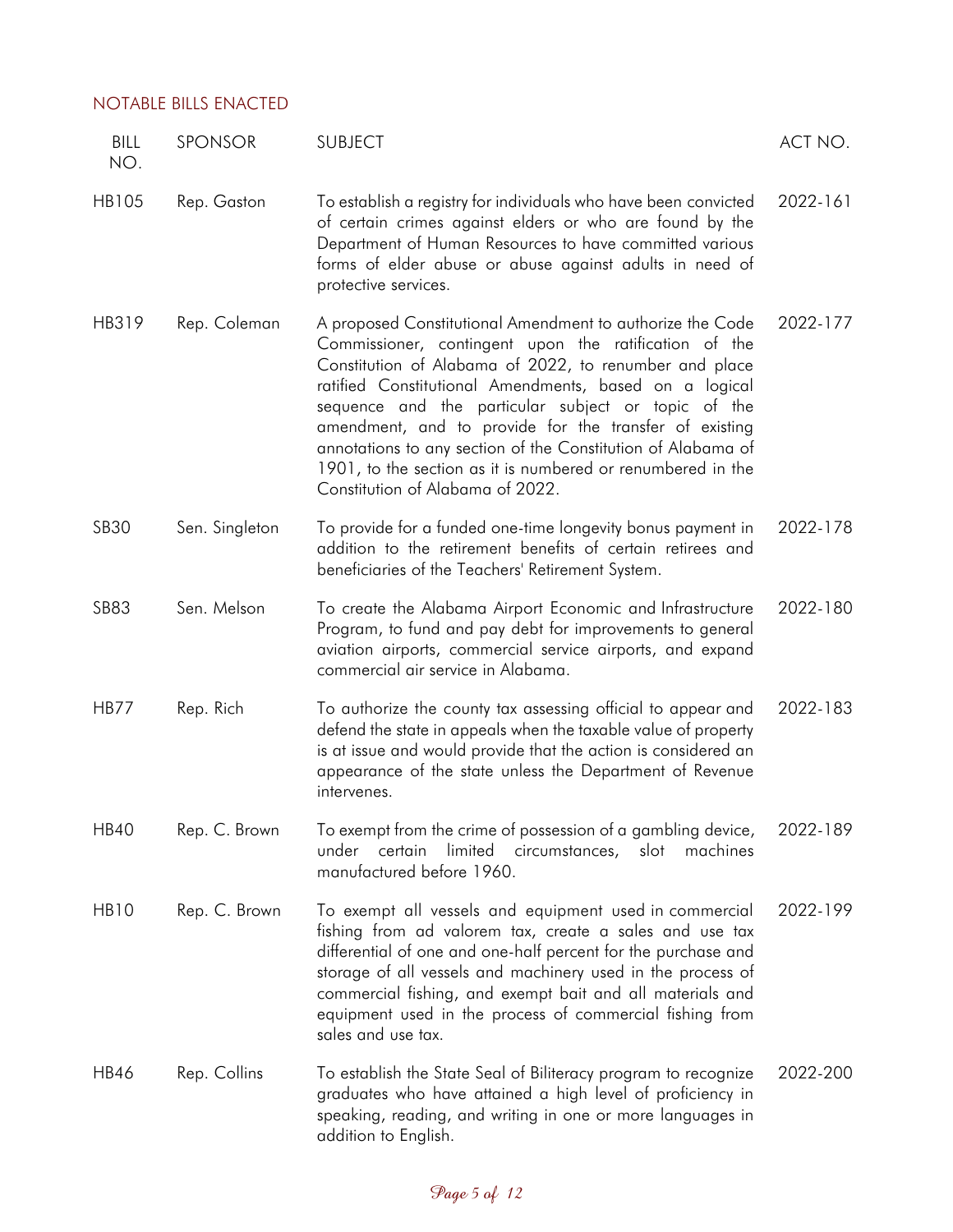| <b>BILL</b><br>NO. | SPONSOR         | <b>SUBJECT</b>                                                                                                                                                                                                                                                                    | ACT NO.  |
|--------------------|-----------------|-----------------------------------------------------------------------------------------------------------------------------------------------------------------------------------------------------------------------------------------------------------------------------------|----------|
| <b>HB70</b>        | Rep. Reynolds   | To provide a statutory definition for the phrase "real and<br>present threat of substantial harm to self and others," and<br>would provide that the threat of substantial harm should be<br>assessed in light of all relevant evidence and not just the<br>individual's behavior. | 2022-201 |
| HB335              | Rep. Blackshear | To authorize banks and financial institutions to charge a<br>closing fee in a limited amount on loans of less than \$1,500,<br>subject to partial refund upon prepayment of the loan.                                                                                             | 2022-207 |
| HB371              | Rep. Ellis      | To clarify that the tax collecting official of a county may<br>conduct public tax lien auctions through an online method.                                                                                                                                                         | 2022-208 |
| HB134              | Rep. Baker      | To modify the retirement benefits for Tier II plan members of<br>the Teachers' Retirement System by providing 30-year service<br>retirement.                                                                                                                                      | 2022-222 |
| <b>SB42</b>        | Sen. Elliott    | To provide that a homeowner's association or condominium<br>association may not prohibit the displaying of the flag of the<br>State of Alabama on residential property within the association.                                                                                    | 2022-228 |
| SB111              | Sen. Albritton  | To provide for a funded longevity bonus in addition to the<br>retirement benefits of certain retirees and beneficiaries of the<br>Employees' Retirement System.                                                                                                                   | 2022-229 |
| SB59               | Sen. Singleton  | To establish the Prison PREP Pilot Program for Small Business<br>Development under the Board of Pardons and Paroles and the<br>Department of Corrections.                                                                                                                         | 2022-248 |
| SB171              | Sen. Orr        | To prohibit the use of the Common Core State Standards in<br>public K-12 schools, and to implement steps to improve<br>mathematics proficiency of public school kindergarten to fifth<br>grade students.                                                                          | 2022-249 |
| HB391              | Rep. Clouse     | To provide for a reduced minimum business privilege tax of<br>\$50 for taxable years beginning after December 31, 2022 and<br>to provide a full exemption from the tax on amounts due of<br>\$100 or less for taxable years beginning after December 31,<br>2023.                 | 2022-252 |
| SB191              | Sen. Albritton  | To make supplemental appropriations for the American Rescue<br>Plan Act - State Small Business Credit Initiative Fund for the<br>fiscal year ending September 30, 2022.                                                                                                           | 2022-254 |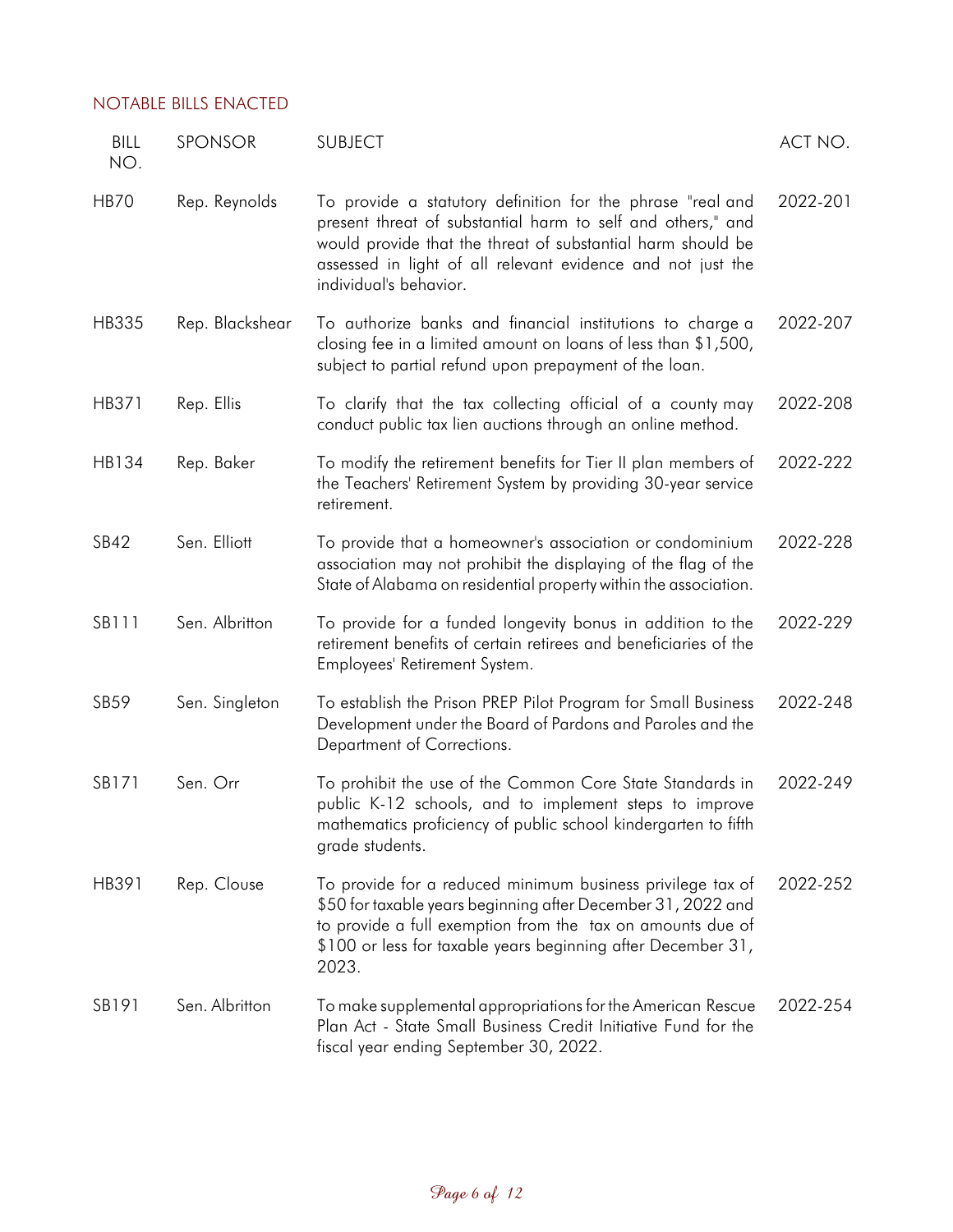| BILL<br>NO.  | SPONSOR         | <b>SUBJECT</b>                                                                                                                                                                                                                                                                                                                                                                                                                                                       | ACT NO.  |
|--------------|-----------------|----------------------------------------------------------------------------------------------------------------------------------------------------------------------------------------------------------------------------------------------------------------------------------------------------------------------------------------------------------------------------------------------------------------------------------------------------------------------|----------|
| SB196        | Sen. Livingston | A proposed Constitutional amendment to require the Governor<br>to provide notice to the Attorney General and a designated<br>member of the victim's family prior to granting a reprieve or<br>commutation to a person under sentence of death, and to<br>provide for the voiding of a reprieve or commutation upon<br>failure of the Governor to provide notice.                                                                                                     | 2022-256 |
| <b>HB350</b> | Rep. Allen      | To designate the Peanut as the Official State Legume of<br>Alabama.                                                                                                                                                                                                                                                                                                                                                                                                  | 2022-261 |
| <b>SB72</b>  | Sen. Williams   | To allow local boards of education and any other public<br>educational entity that provides meals under the Child Nutrition<br>Program of the Alabama State Department of Education,<br>during an emergency or unanticipated event affecting public<br>health or safety or causing supply chain disruptions, to<br>purchase goods or services related to the program without<br>advertisement or bidding if recommended by the State<br>Superintendent of Education. | 2022-264 |
| SB106        | Sen. Albritton  | General Fund Budget.                                                                                                                                                                                                                                                                                                                                                                                                                                                 | 2022-270 |
| HB136        | Rep. Garrett    | To provide for a 4% pay increase for certain education<br>employees for the fiscal year 2022-2023.                                                                                                                                                                                                                                                                                                                                                                   | 2022-285 |
| <b>HB458</b> | Rep. Sorrells   | A proposed Constitutional Amendment that would specify that<br>counties and municipalities are exempt from the prohibition<br>against issuing bonds to acquire real estate for economic and<br>industrial development without a vote of the people.                                                                                                                                                                                                                  | 2022-286 |
| SB184        | Sen. Shelnutt   | To prohibit the performance of a medical procedure or the<br>prescription of medication, upon or to a minor child, that is<br>intended to alter the minor child's gender or delay puberty.                                                                                                                                                                                                                                                                           | 2022-288 |
| HB322        | Rep. Stadthagen | To require public K-12 schools to designate all rooms that are<br>accessible to multiple students of one sex to be used by male<br>and female students on the basis of biological sex, and<br>prohibited instruction or discussion on sexual orientation or<br>gender identity for students in kindergarten through fifth grade.                                                                                                                                     | 2022-290 |
| SB274        | Sen. Livingston | To exempt from sales taxation producer value added<br>agricultural products that are sold by the producer, the<br>producer's family, or the producer's employees.                                                                                                                                                                                                                                                                                                    | 2022-291 |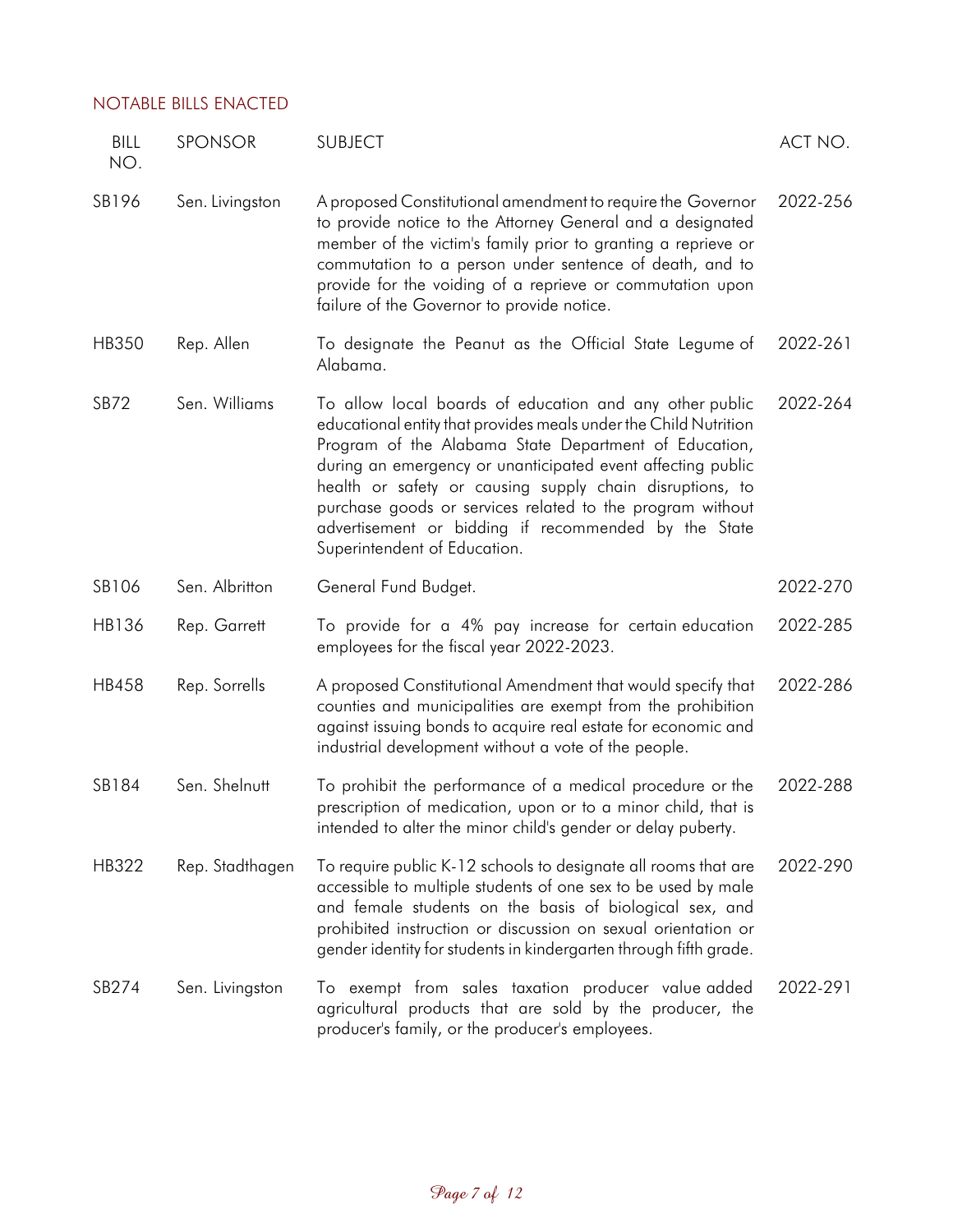| BILL<br>NO.      | SPONSOR       | <b>SUBJECT</b>                                                                                                                                                                                                                                                                                     | ACT NO.  |
|------------------|---------------|----------------------------------------------------------------------------------------------------------------------------------------------------------------------------------------------------------------------------------------------------------------------------------------------------|----------|
| SB <sub>19</sub> | Sen. Orr      | To increase the optional standard deduction and expand the<br>adjusted gross income range allowable for the maximum<br>optional standard deduction and the dependent exemption to<br>increase the threshold at which the state imposes individual<br>income taxes.                                 | 2022-292 |
| <b>HB20</b>      | Rep. Lee      | To extend the existing sales and use tax exemption on parts,<br>components, and systems used in the refurbishing of aircraft.                                                                                                                                                                      | 2022-293 |
| HB162            | Rep. Greer    | To provide that up to \$6,000 of taxable retirement income is<br>exempt from state income tax for individuals 65 and older.                                                                                                                                                                        | 2022-294 |
| <b>HB400</b>     | Rep. Kitchens | To provide that all grain bin structures and parts used for<br>preparing a grain for market would be exempt from ad<br>valorem taxation.                                                                                                                                                           | 2022-295 |
| HB415            | Rep. Isbell   | To prohibit a county from charging a farmer a license or other<br>fee for the sale of farm products produced by the farmer, his<br>or her immediate family, or his or her employees.                                                                                                               | 2022-296 |
| HB163            | Rep. Greer    | To increase the optional standard income tax deduction and<br>expand the adjusted gross income range allowable for the<br>maximum optional standard deduction and the dependent<br>exemption to increase the threshold at which the state imposes<br>individual income taxes.                      | 2022-297 |
| SB224            | Sen. Orr      | To require an unemployed individual to search for work a<br>certain number of times per week to be eligible to receive<br>unemployment benefits.                                                                                                                                                   | 2022-301 |
| SB272            | Sen. Roberts  | To allow licensed physicians to practice telemedicine in the<br>state and allow prescriptions of certain medications without the<br>physician meeting a patient in person.                                                                                                                         | 2022-302 |
| HB194            | Rep. Allen    | To prohibit certain public officials responsible for the conduct<br>of an election, or their employees, from soliciting, accepting,<br>certain donations from<br>an<br>individual<br>using<br>or<br>or<br>non-governmental entity for the purpose of funding certain<br>election-related expenses. | 2022-321 |
| HB143            | Rep. Pettus   | To provide that any person convicted of a crime that caused<br>the death of another person would not be eligible for<br>correctional incentive time.                                                                                                                                               | 2022-322 |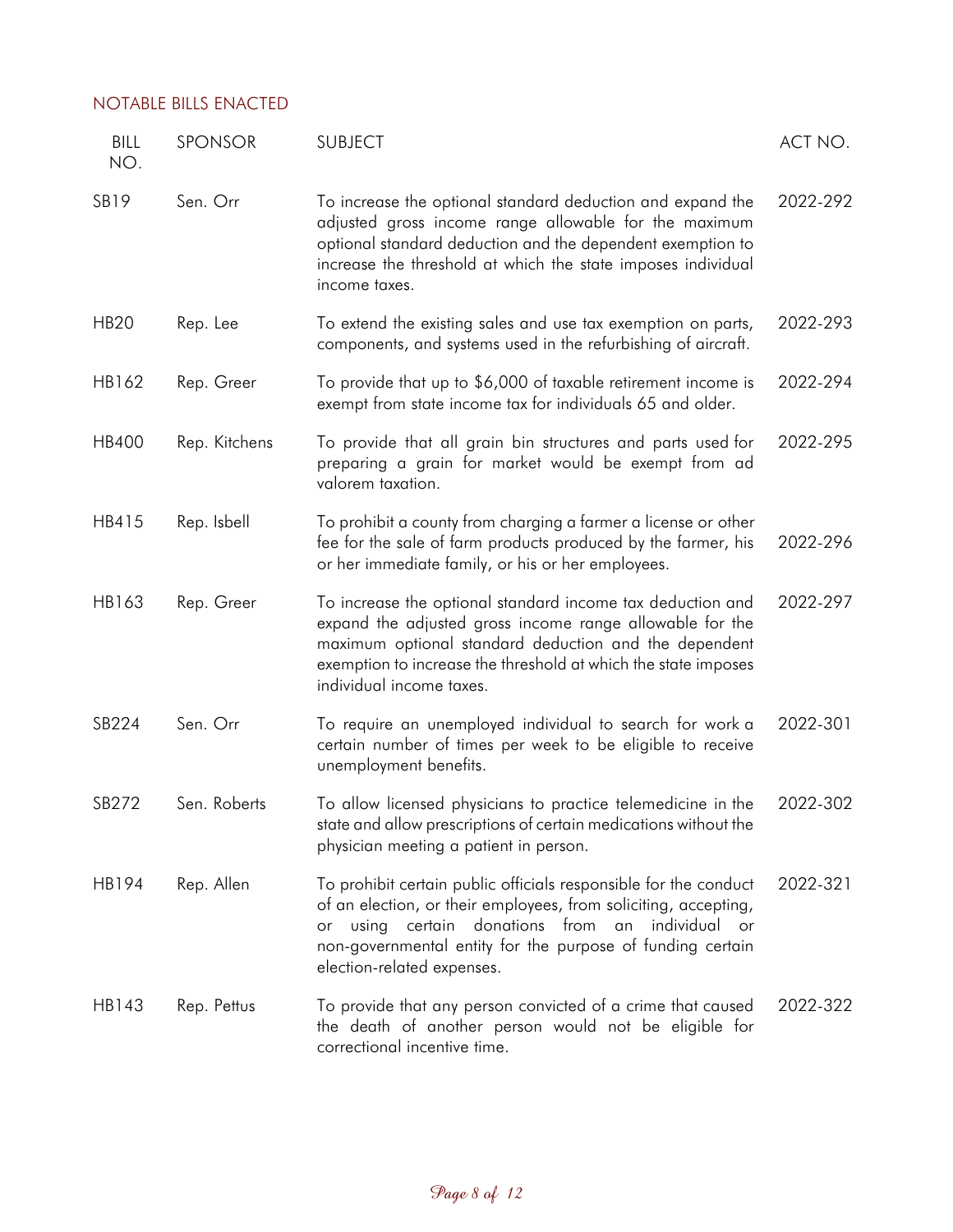| <b>BILL</b><br>NO. | SPONSOR         | <b>SUBJECT</b>                                                                                                                                                                                                                                                                                                                                                         | ACT NO.   |
|--------------------|-----------------|------------------------------------------------------------------------------------------------------------------------------------------------------------------------------------------------------------------------------------------------------------------------------------------------------------------------------------------------------------------------|-----------|
| SB <sub>2</sub>    | Sen. Allen      | To create the Alabama Second Amendment Preservation Act<br>to prohibit the state and political subdivisions of the state, and<br>their law enforcement officers, agents, and employees, from<br>participating in the implementation or enforcement of any<br>federal act, law, order, rule, or regulation relating to firearms,<br>firearm accessories, or ammunition. | 2022-323  |
| HB144              | Rep. S. Jones   | To eliminate the requirement for a run-off election where only<br>two candidates run for election for a particular office in a<br>municipal election.                                                                                                                                                                                                                  | 2022-337  |
| HB304              | Sen. Baker      | To provide that the governing body of a county or municipality<br>has authority to approve or disapprove each new solid waste<br>management site or a modified existing solid waste<br>management site.                                                                                                                                                                | 2022-338  |
| <b>HB504</b>       | Rep. Pettus     | To provide that any state or local law enforcement officer may<br>require and assist in moving a vehicle from the scene of an<br>accident if the disabled vehicle creates a traffic hazard or<br>obstructs traffic.                                                                                                                                                    | 2022-340  |
| HB91               | Rep. Ingram     | To allow a county licensing official to enter into a contract with<br>a third party, upon approval of the county commission, to<br>provide materials for print-on-demand validation decals,<br>emblems, and registration receipt forms for license plate<br>renewals.                                                                                                  | 2022-342  |
| SB182              | Sen. Livingston | To prohibit any governmental entity of the state from adopting<br>rules, requirements, ordinances, or resolutions to prohibit the<br>otherwise lawful operation of motor fuel retailers that are<br>operating in compliance with existing state and federal law,<br>when it is based solely on the type of motor fuel sold,<br>processed, or delivered.                | 2022-354  |
| SB71               | Sen. Chambliss  | To allow a county licensing official to enter into a contract with<br>a third party, upon approval of the county commission, to<br>provide materials for print-on-demand validation decals,<br>emblems, and registration receipt forms for license plate<br>renewals.                                                                                                  | 2022-356  |
| HB395              | Rep. Lovvorn    | To create a new type of alcoholic beverage license that would<br>authorize certain public universities that have a hospitality<br>management program to produce, transfer, and sell alcoholic<br>beverages on the licensed premises of the university in<br>furtherance of its academic program.                                                                       | 2022-360. |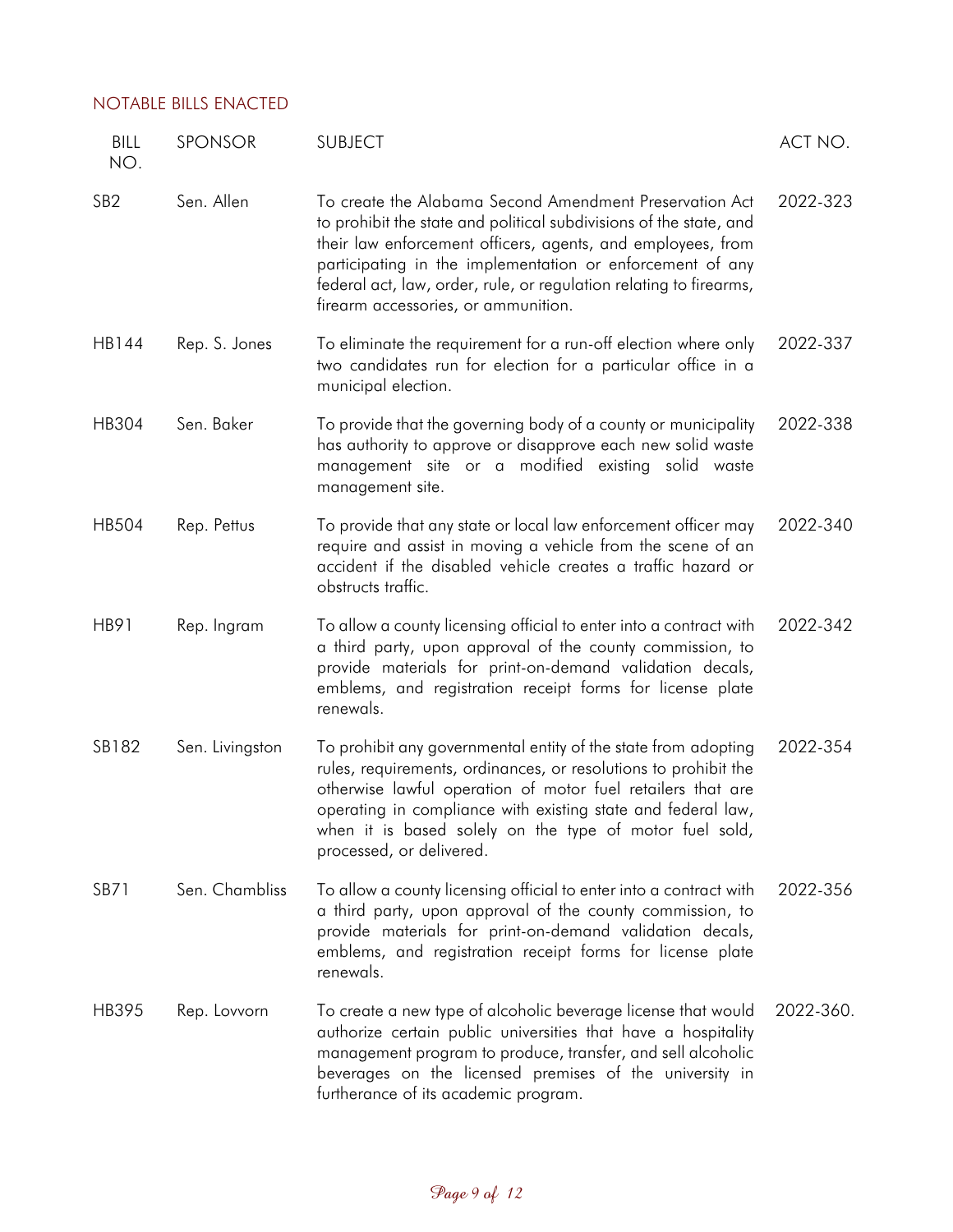| <b>BILL</b><br>NO. | SPONSOR         | <b>SUBJECT</b>                                                                                                                                                                                                                                                                                                                                                                                            | ACT NO.  |
|--------------------|-----------------|-----------------------------------------------------------------------------------------------------------------------------------------------------------------------------------------------------------------------------------------------------------------------------------------------------------------------------------------------------------------------------------------------------------|----------|
| <b>HB94</b>        | Rep. K. Brown   | To extend the existence of the Alabama Commission on Tick<br>Borne Illness until September 30, 2025.                                                                                                                                                                                                                                                                                                      | 2022-361 |
| HB446              | Rep. Standridge | To provide that an emergency communications district shall<br>provide a transcript of an audio recording to any individual,<br>upon request and payment of a reasonable fee, and provide<br>that the emergency communications district may redact<br>identifying information of the caller or any person involved in<br>the facts, as well as any other personal identifying or sensitive<br>information. | 2022-363 |
| SB321              | Sen. Chesteen   | To clarify that a business that provides rental and leasing<br>services in a municipality, but has no other physical presence<br>in the municipality, may be required to purchase a delivery<br>license for not more than \$100, with certain exceptions, for<br>delivering rented equipment or property.                                                                                                 | 2022-372 |
| SB170              | Sen. Orr        | To exempt the academic performance of certain English as a<br>second language students from consideration in the assigning<br>of an academic achievement grade to a school or school<br>system.                                                                                                                                                                                                           | 2022-374 |
| <b>HB50</b>        | Rep. Hollis     | To establish a grant program for awarding funds to public<br>schools to provide no cost feminine hygiene products to<br>students.                                                                                                                                                                                                                                                                         | 2022-380 |
| <b>HB104</b>       | Rep. Gaston     | To further provide for the conditions in which a felon qualifies<br>for a posthumous pardon.                                                                                                                                                                                                                                                                                                              | 2022-382 |
| HB176              | Rep. South      | To authorize bussers and servers between the ages of 18 and<br>20 to serve alcoholic beverages in restaurants provided they do<br>not serve as bartenders.                                                                                                                                                                                                                                                | 2022-383 |
| SB200              | Sen. Smitherman | To postpone the implementation of the Alabama Literacy Act,<br>which requires third grade students to demonstrate sufficient<br>reading skills before being promoted to fourth grade, until the<br>2024-2025 school year.                                                                                                                                                                                 | 2022-391 |
| HB135              | Rep. Garrett    | <b>Education Trust Fund Budget.</b>                                                                                                                                                                                                                                                                                                                                                                       | 2022-393 |
| HB347              | Rep. P. Moore   | To create an additional class of community development<br>districts which would authorize the sale of alcoholic beverages<br>within a district located in a dry county.                                                                                                                                                                                                                                   | 2022-406 |
| SB336              | Sen. Albritton  | establish the South Baldwin<br>Regional Workforce<br>To<br>Development Authority and provide for the composition, duties,<br>and meetings of the board of directors of the authority.                                                                                                                                                                                                                     | 2022-414 |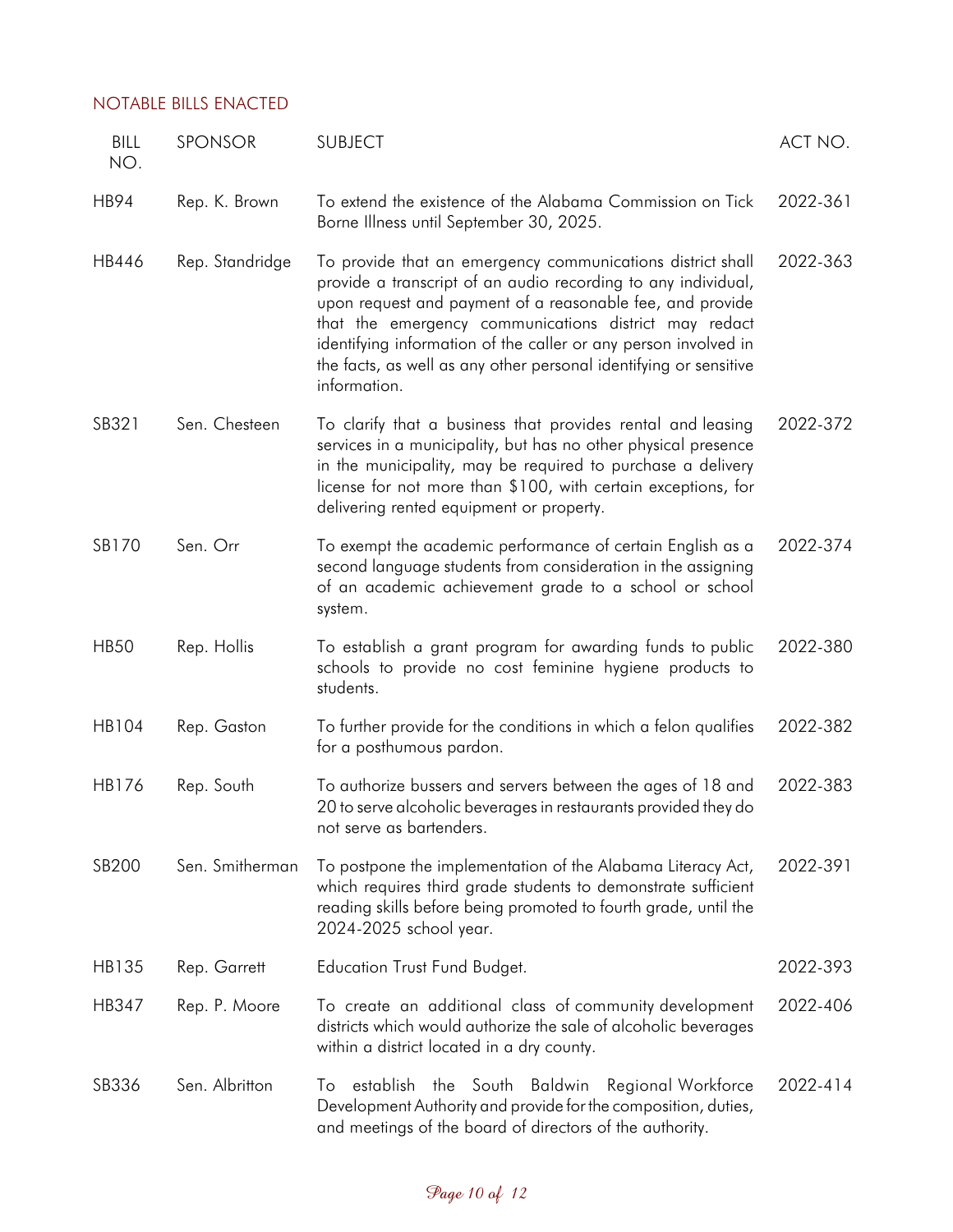| BILL<br>NO. | SPONSOR         | <b>SUBJECT</b>                                                                                                                                                                                                                                                                                                                                                                                                                                                                                                   | ACT NO.  |
|-------------|-----------------|------------------------------------------------------------------------------------------------------------------------------------------------------------------------------------------------------------------------------------------------------------------------------------------------------------------------------------------------------------------------------------------------------------------------------------------------------------------------------------------------------------------|----------|
| SB207       | Sen. Singleton  | To prohibit the operation of a vehicle that contains a false or<br>secret compartment, the purpose of which is to conceal, hide,<br>or prevent discovery of a controlled substance, contraband or<br>a person concealed for an unlawful purpose.                                                                                                                                                                                                                                                                 | 2022-415 |
| SB282       | Sen. Gudger     | To provide that only 10% of a municipalities budget may come<br>from fines and penalties generated from traffic tickets with<br>excess funds to be distributed to the Crime Victims'<br>Compensation Fund and the Fair Trial Tax Fund.                                                                                                                                                                                                                                                                           | 2022-419 |
| SB56        | Sen. Orr        | To prohibit state or local law enforcement from using facial<br>recognition technology match results as the sole basis for<br>making an arrest or for establishing probable cause in a<br>criminal investigation.                                                                                                                                                                                                                                                                                                | 2022-420 |
| SB147       | Sen. Orr        | To provide that members of certain governmental bodies<br>participating in a meeting by electronic means are present for<br>all purposes so long as a certain number of members are<br>physically present, and would remove a prohibition on<br>participation in executive sessions by members through<br>electronic means.                                                                                                                                                                                      | 2022-421 |
| SB260       | Sen. Smitherman | To provide further for what constitutes a blighted or<br>economically distressed area for the purposes of establishing<br>a tax increment district and to allow the redevelopment or<br>revitalization project to continue through the creation of a<br>subsequent tax increment district after expiration of the existing<br>district, but retain the original baseline.                                                                                                                                        | 2022-422 |
| SB311       | Sen. Williams   | To allow certain land owners to register and pay a fee for an<br>earlier deer season start date.                                                                                                                                                                                                                                                                                                                                                                                                                 | 2022-423 |
| SB203       | Sen. Orr        | To require the Administrative Office of Courts to establish a<br>statewide databse and public website to include data<br>concerning fines and fees collected in each municipality,<br>require each municipality to submit an Annual Municipality<br>Financial Report to an online portal, and require the Chief<br>Examiner or an independent certified public accountant to<br>submit a written report summaring collection activity by<br>municipalities to the Legislature, Attorney General and<br>Governor. | 2022-425 |
| SB313       | Sen. Orr        | To prohibit any public official or public employee from<br>expending public funds to advocate in favor of or against<br>statewide and local ballot measures.                                                                                                                                                                                                                                                                                                                                                     | 2022-428 |